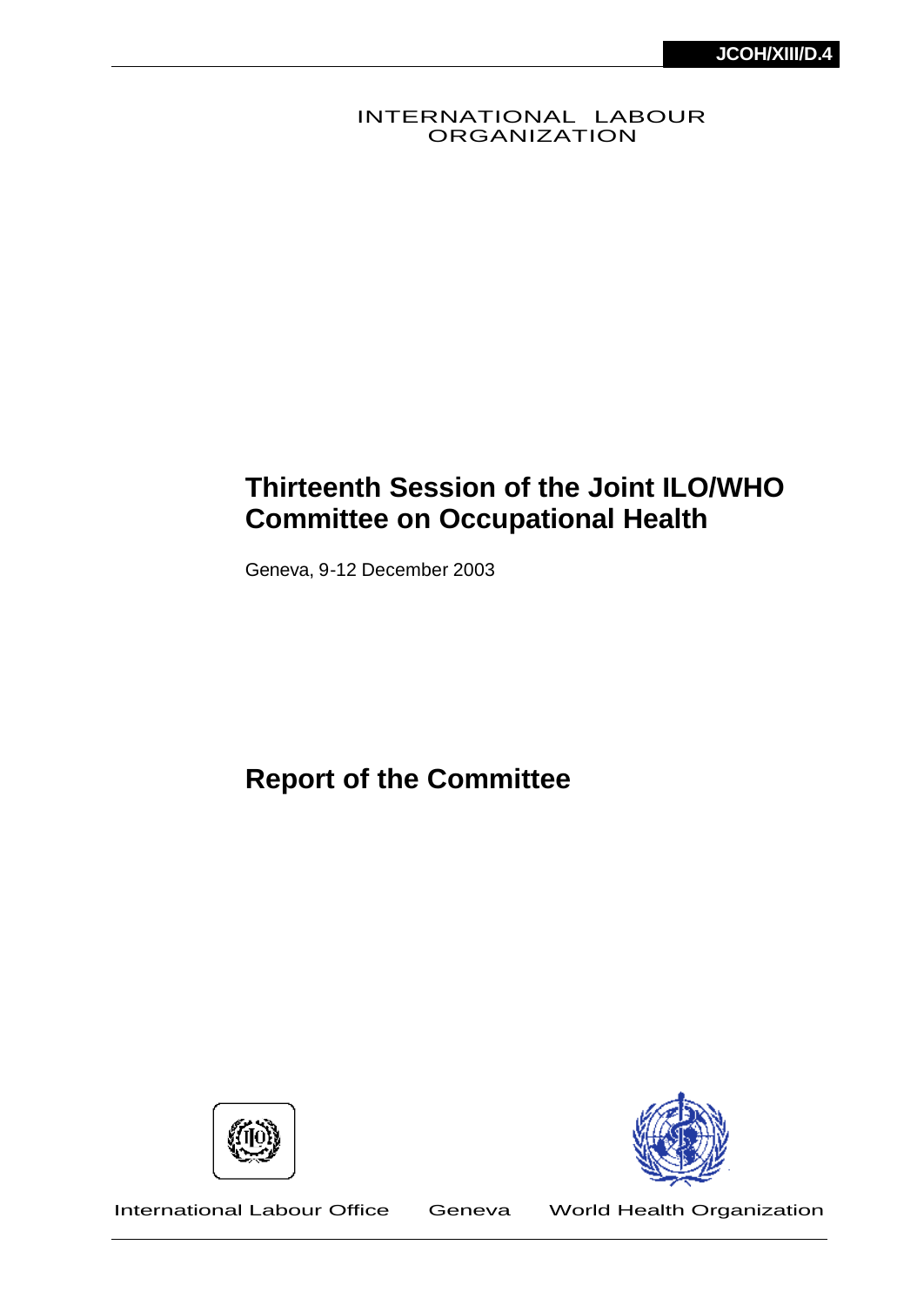

International Labour Office Geneva World Health Organization

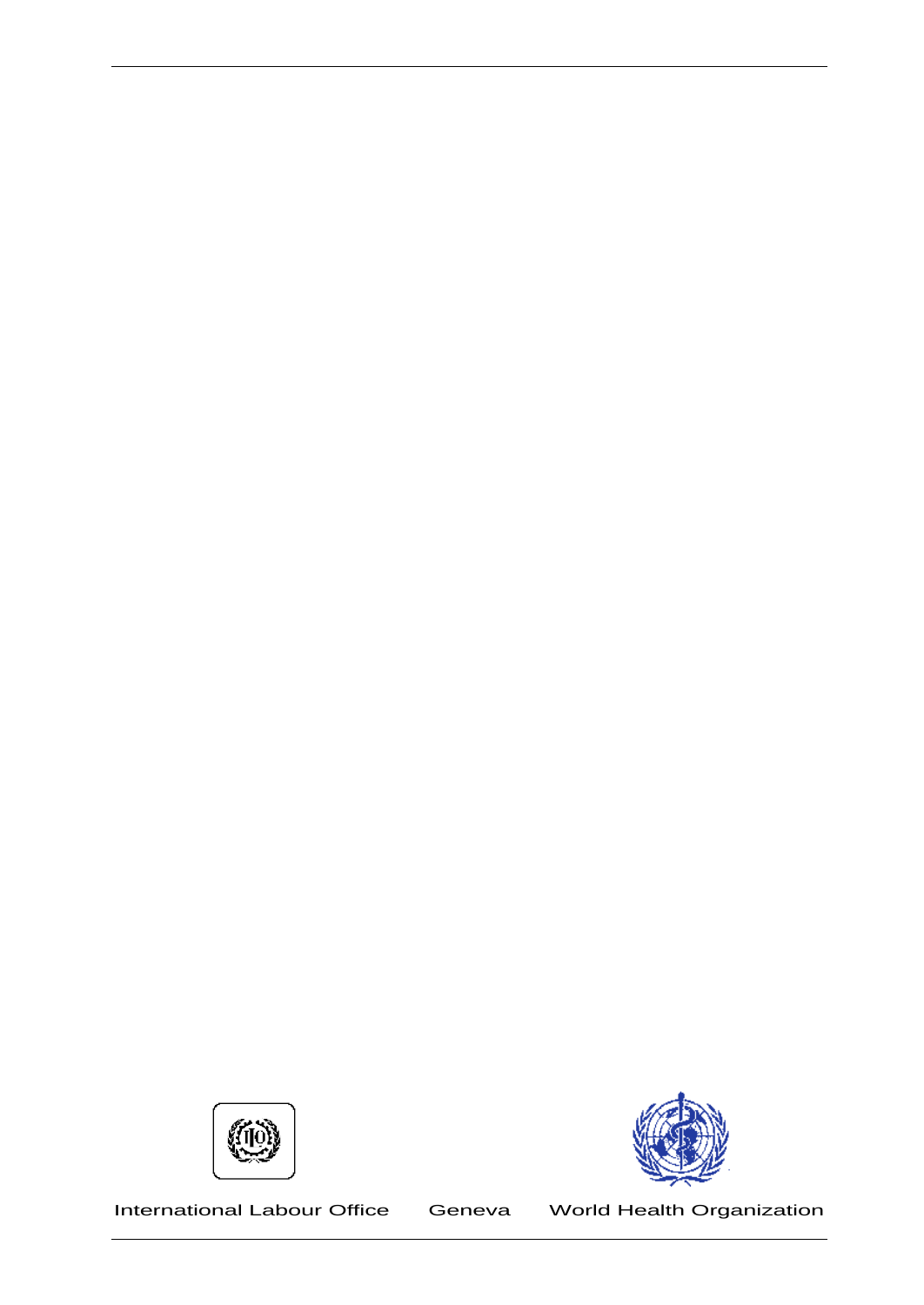#### INTERNATIONAL LABOUR OFFICE GENEVA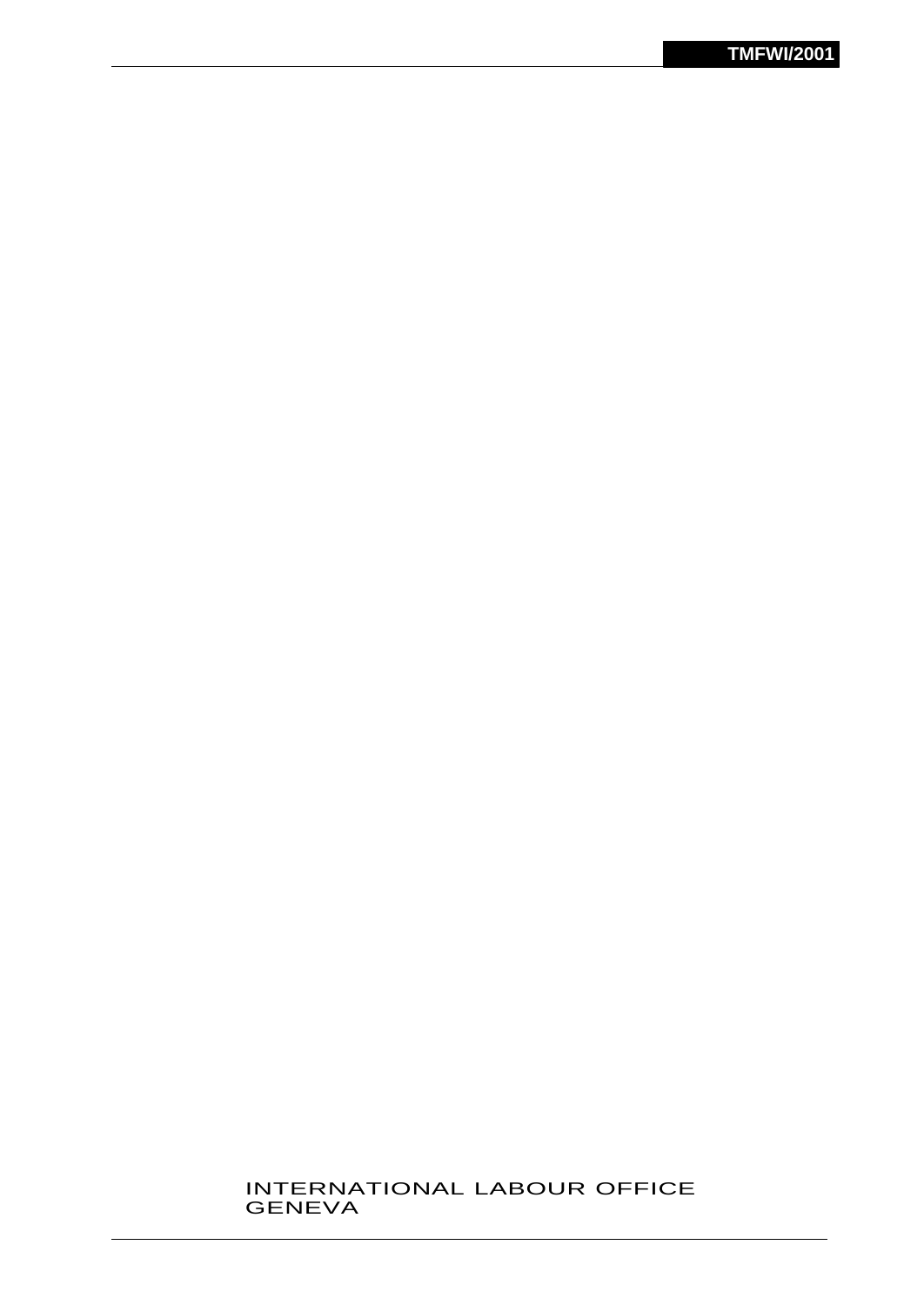### **Thirteenth Session of the Joint ILO/WHO Committee on Occupational Health**

Geneva 9-12 December 2003

# **Summary report**

- **1.** The Thirteenth Session of the Joint ILO/WHO Committee on Occupational Health was held at the ILO headquarters in Geneva, from 9 to 12 December 2003. The meeting was attended by committee members and observers, as listed in the annex.
- **2.** The agenda of the meeting, as determined by the Governing Body, and with the agreement of the World Health Organization (WHO) was as follows:
	- 1. Integrated approach to occupational safety and health.
	- 2. Occupational safety and health management systems.
	- 3. Advice on priority fields in occupational health.

### **Opening addresses**

- **3.** Mr. Kari Tapiola, ILO's Executive Director of Standards and Fundamental Principles and Rights at Work, welcomed all participants to the meeting on behalf of the ILO. Mr. Tapiola referred to the concept of decent work which now expressed the overall aims of the ILO and focused on the promotion of rights at work, employment, social dialogue and social protection, which include health and safety at work. The ILO's basic function had always been to formulate international labour standards, and as a result of applying the standards many industrialized countries had seen a clear decrease in serious work-related injuries and diseases.
- **4.** The International Labour Conference in June 2003 discussed the issue and a report on an integrated approach to standards-related activities in occupational safety and health (OSH), in order to increase the coherence, relevance and impact of OSH standards. The Conference recommended the launch of national OSH strategies and programmes, endorsed by the highest government authority, and national OSH programmes which should promote continual national improvements. Concerted action was now needed to ensure that priority is given to OSH in national agendas. Mr. Tapiola concluded by emphasizing the importance of the integrated or strategic approach within the agenda of this Joint ILO/WHO Committee.
- **5.** Dr. Kerstin Leitner, Assistant Director-General, Sustainable Development and Healthy Environments, WHO, responded, agreeing with Mr. Tapiola and pointing out that although the relevance of occupational health was still largely underestimated, some good progress was being made. She provided examples of successes of some employers regarding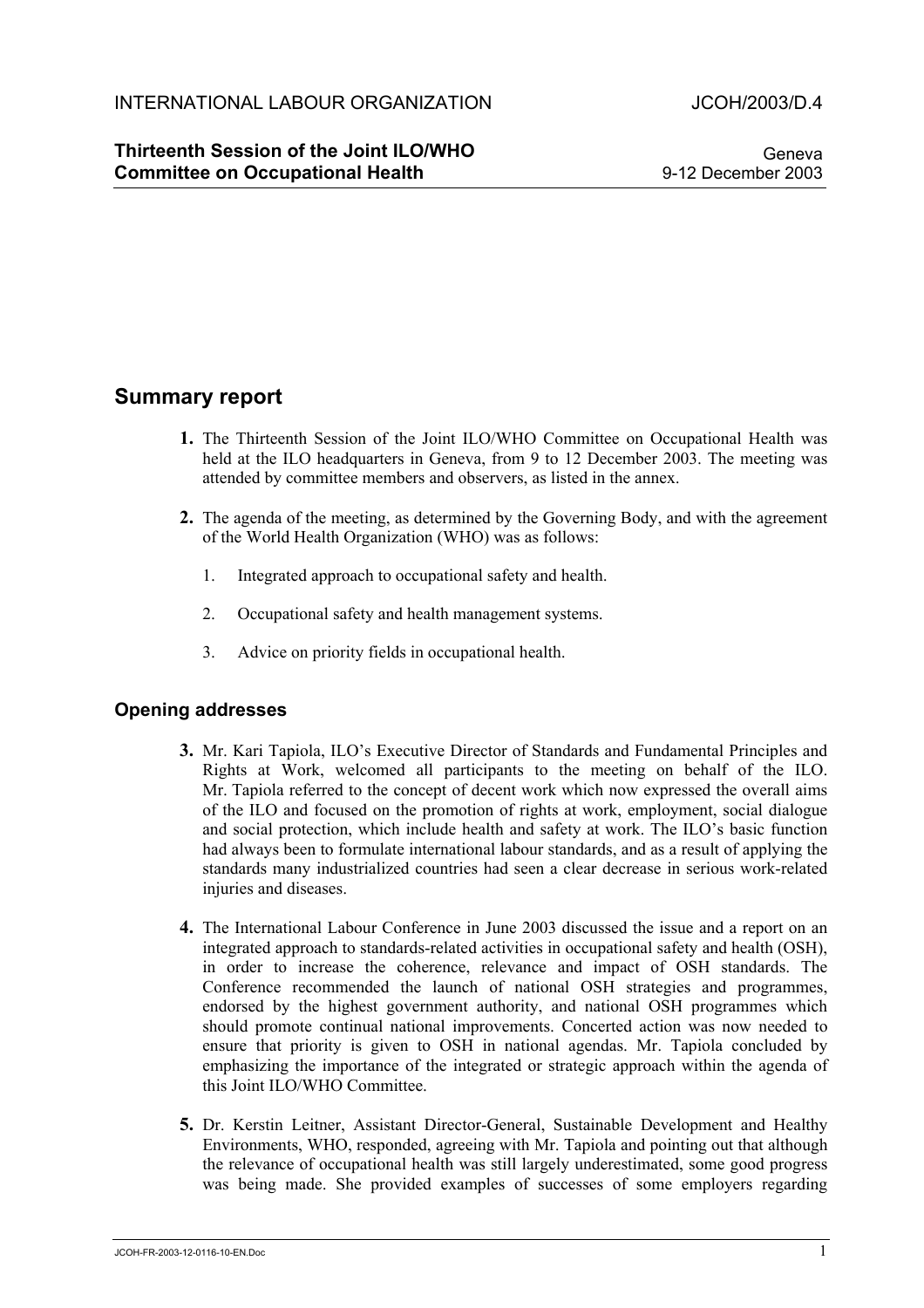HIV/AIDS treatment programmes and the extension of health and safety measures down the supply chain. Dr. Leitner noted that in developing countries, however, only a small percentage of the population has access to health services. She encouraged the Committee to identify the greatest challenges to occupational health and where future research should be directed. She suggested that long-term targets could be set; for example, targets to reduce the global burden and the economic costs due to occupational safety and health risks by 2015.

#### **The election of Chairperson and officials**

**6.** Dr. Magdalene Chan, Director, Occupational Health Department, Ministry of Manpower of Singapore, was elected as Chairperson of the meeting, and Mr. Constantine Todradze, Director, All-Russia Centre of Occupational Safety and Health, was elected as Vice-Chairperson, both of them unanimously. Subsequently, Dr. Zhi Su, Deputy Director-General, Department of Health Legislation and Inspection, Ministry of Health, China, was unanimously elected as Committee Reporter.

#### **Introductory statements**

- **7.** Dr. Jukka Takala, representative of the ILO Director-General, gave a brief history of how occupational safety and health had been organized within the ILO since 1919, leading to the setting up of Occupational Safety and Health Division, which still exists today albeit with a different name and a slightly different function. A first World Health Assembly was held in Geneva in July 1948, and it was recommended that a joint expert committee be set up in conjunction with the ILO. In 1950 the first Joint ILO/WHO Committee on Occupational Health convened.
- **8.** In the last 12 sessions, the Committee had covered a variety of topics including education and training in occupational health, safety and ergonomics, scope and organization of occupational health, reporting of occupational diseases and occupational exposure assessment and establishment of permissible limits. Of the agenda items for this Thirteenth Session, those of the integrated (or strategic) approach and of occupational safety and health management systems were very important, and reflected the need to promote safety and health as an essential function of good management. These also reflected changes in member States, particularly the industrialized countries, from the prescriptive style of occupational safety and health legislation towards the more goal-setting standards and voluntary initiatives.
- **9.** Dr. Maged Younes, representative of the WHO, spoke of the WHO Global Strategy on Occupational Health for All which provided a blueprint for action and included such major objectives as: strengthening of international and national policies for health at work; promotion of a healthy work environment and work practices; strengthening of occupational health services and standards; and development of appropriate human resources.
- **10.** The WHO's work in the field of occupational health focused on three major elements: (1) the provision of evidence for policy, legislation and support to decision-makers; (2) the provision of tools and support for infrastructure development, including capacity building, human resources development and information dissemination; and (3) activities aimed at protecting and promoting workers' health. The WHO's work was guided by the principle of moving from knowledge to action.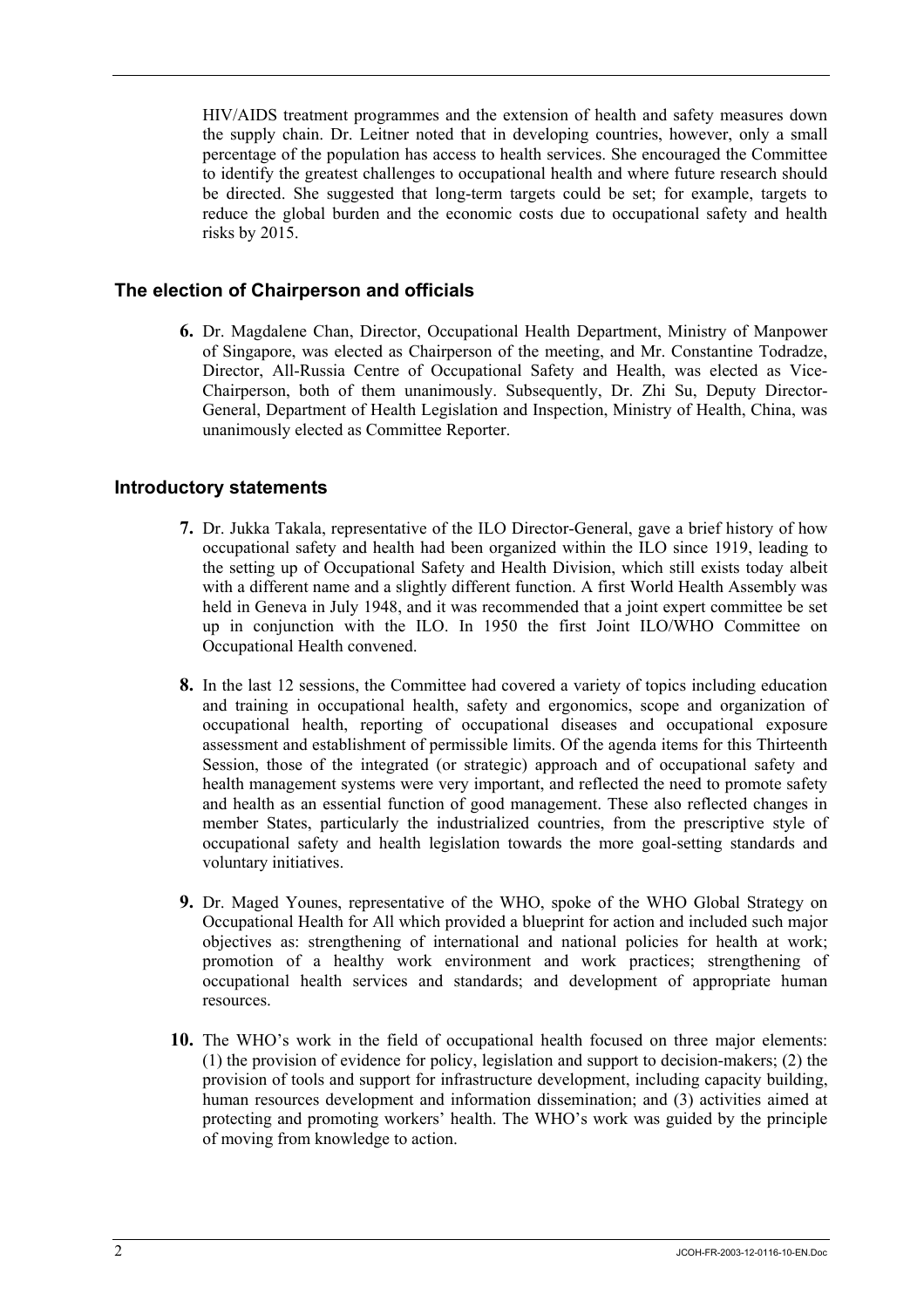**11.** Challenges that lay ahead included the need adequately to address health and safety in the informal economy, the needs of agricultural and migrant workers and vulnerable groups of workers such a women and adolescents, protecting illiterate and uneducated workers, preventing injuries at work including road traffic injuries, developing effective approaches to address preventable occupational diseases such as silicosis and chemical poisonings and the development and application of practical preventive approaches such as control banding. A particularly important issue from the WHO perspective was the need to protect health-care workers. Dr. Younes emphasized that by working together in a coordinated and complementary fashion, the ILO and the WHO could make a significant difference to making healthy workplaces a reality.

### **Review of the ILO activities in OSH since 1995**

- **12.** It had recently been estimated that every year there were between 1.9 to 2.3 million workrelated deaths globally. Of this figure, it was believed that around 355,000 were workplace accidents, 1,574,000 were diseases and 158,000 were commuting accidents. It was estimated that the cost of all work-related accidents and diseases amounted to about 4 per cent of the world's GNP.
- **13.** Dr. Shengli Niu described SafeWork's overall goals within the wider context of the Decent Work Agenda, to strengthen the capacity of the member States to ratify and apply ILO standards and guidance. This was achieved through technical cooperation and assistance, research and the dissemination of information. Since 1995, several OSH Conventions and Recommendations had been adopted, including the Safety and Health in Mines Convention, 1995 (No. 176), the Safety and Health in Agriculture Convention, 2001 (No. 184), the List of Occupational Diseases Recommendation, 2002 (No. 194), and the Protocol to the Occupational Safety and Health Convention, 1981 (No. 155). New guidance included some on health surveillance, ambient factors, synthetic fibre wools and occupational health and safety management systems.
- **14.** Technical cooperation activities included building and strengthening national OSH infrastructures and services, protecting workers in hazardous occupations and sectors, extending OSH to vulnerable groups of workers, improving OSH performance, etc. Guidelines had also been prepared in collaboration with other organizations such as IAEA on radiation protection or UNECE and OECD on classification and labelling of chemicals.

#### **Review of the WHO activities in OSH**

- **15.** Dr. Gerry Eijkemans spoke of the goal of the WHO global programme "Occupational Health for All". The programme focused on workers in developing countries who were not covered by occupational health services, emphasizing primary prevention and improving the capacity of governments, businesses and workers to manage OSH better. Several WHO projects were mentioned.
- **16.** The WHO wanted to renew its attention to areas such as occupational injuries, development of national plans and policies and basic occupational health services. The WHO/ILO joint effort on OHS in Africa was an example of interagency collaboration based on information sharing and capacity building among others, another was the global campaign on silicosis. The WHO had also established formal relationships with centres around the world, thus creating a global network of collaborating centres in occupational health. Partnerships within the global occupational health community were now dynamic and growing stronger, projects in priority areas were under way, and collaboration was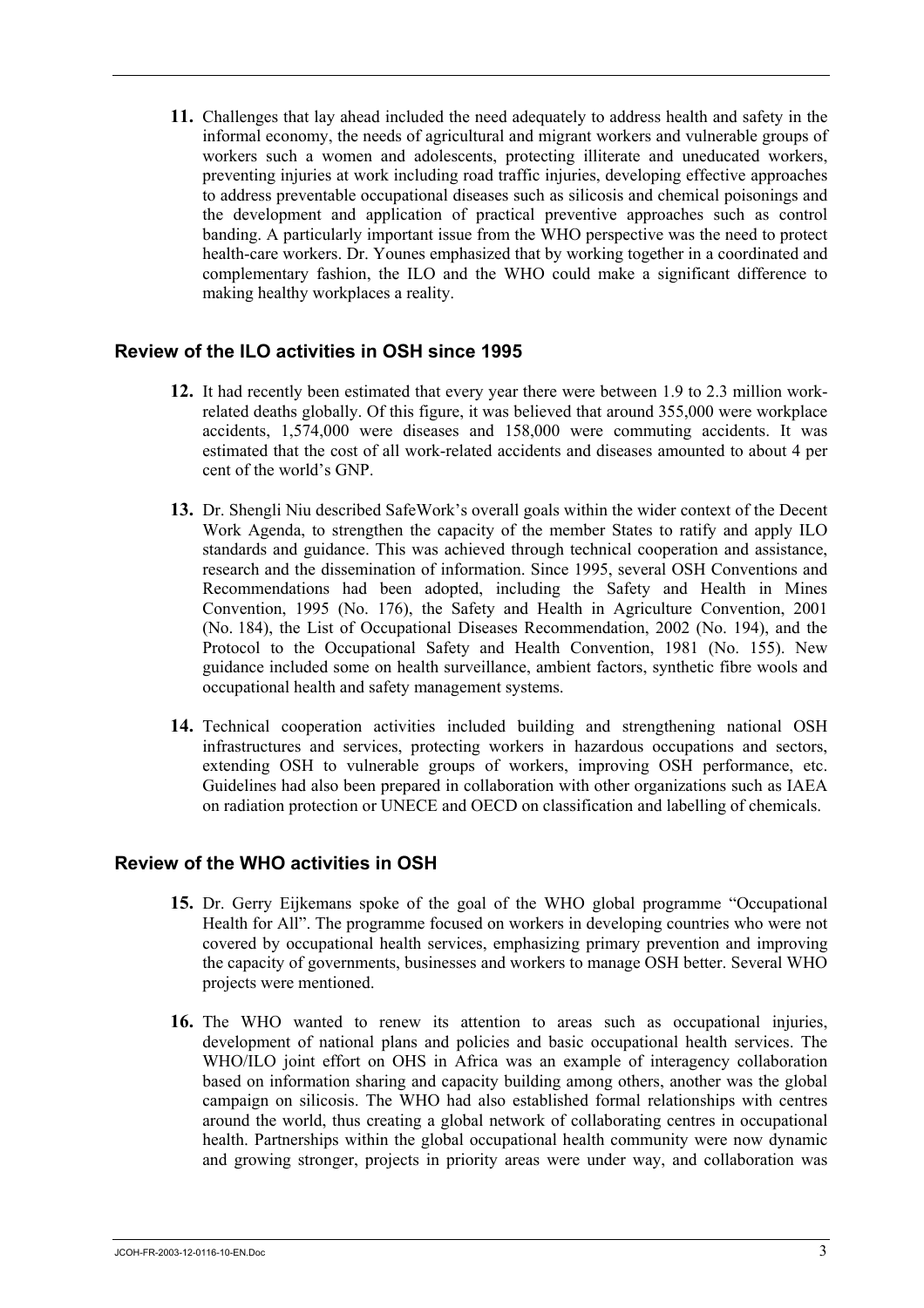making greater impact possible. However, there was still scope for improvement, particularly in regional coordination and national plans and profiles.

#### **The integrated approach to OSH**

- **17.** Dr. Takala presented the ILO's perspective on the integrated approach to occupational safety and health. He stated that the lack of implementation of OSH standards had led to the development of a strategy based on a preventive culture including the sound management of safety and health at work. The major tools needed for this were a framework for promoting ILO instruments, and national action plans and programmes based on sound data. Targets and indicators were a feature of some modern national strategies. For example, the United Kingdom's "Revitalizing health and safety" strategy aimed to reduce the incidence rate of cases of work-related ill-health by 20 per cent over a ten-year period. Clearly, the significant differences between countries had to be taken into account, such as on labour inspection resources or occupational health services.
- **18.** As an example of ILO action, he referred to the Globally Harmonized System for Classification and Labelling of Chemicals (GHS) which had taken over ten years to develop, and to the need for it to be taken up by countries and applied. The European Union had already indicated that it was ready to do that. He concluded by calling for input from the Committee on how best to achieve the aims of this strategy.
- **19.** Dr. Greg Goldstein, for the WHO, in response to Dr. Takala's presentation, commented that the model presented for integrated work on health and safety was a valuable one. He noted that WHO used an integrated approach in programmes of workplace health management which involved workers and management in changes to work organization and environment, and in encouraging the promotion of a healthy lifestyle. He referred to models of good practice and guidelines based on an integrated model both in Europe and in Asia, citing the example of the "Shanghai model" which has led to the reduction of occupational diseases.
- **20.** Dr. Maritza Tennassee, regional adviser from PAHO/WHO, presented a detailed example of fruitful collaboration between the WHO, through its Regional Office for the Americas, PAHO, and the ILO.
- **21.** The subject was opened up for discussion. Consultation and cooperation with social partners gave greater credibility to these programmes, and the question was raised as to the extent to which employers' and workers' organizations were involved in some of them; also how much the ILO and WHO collaborated at regional level. Several participants stated that WHO should collaborate more with workers' and employers' organizations. It was acknowledged that interaction between WHO and the ILO was sometimes not visible, and that social partners had not always been involved – these were areas for improvement. In the same vein, national ministries of labour and of health also needed to cooperate more often.
- **22.** Further clarification of the integrated approach was requested. It was explained that the approach envisaged the use of several tools (promotion and advocacy, technical cooperation, knowledge services and international cooperation) in an integrated manner – it was in effect a new strategy.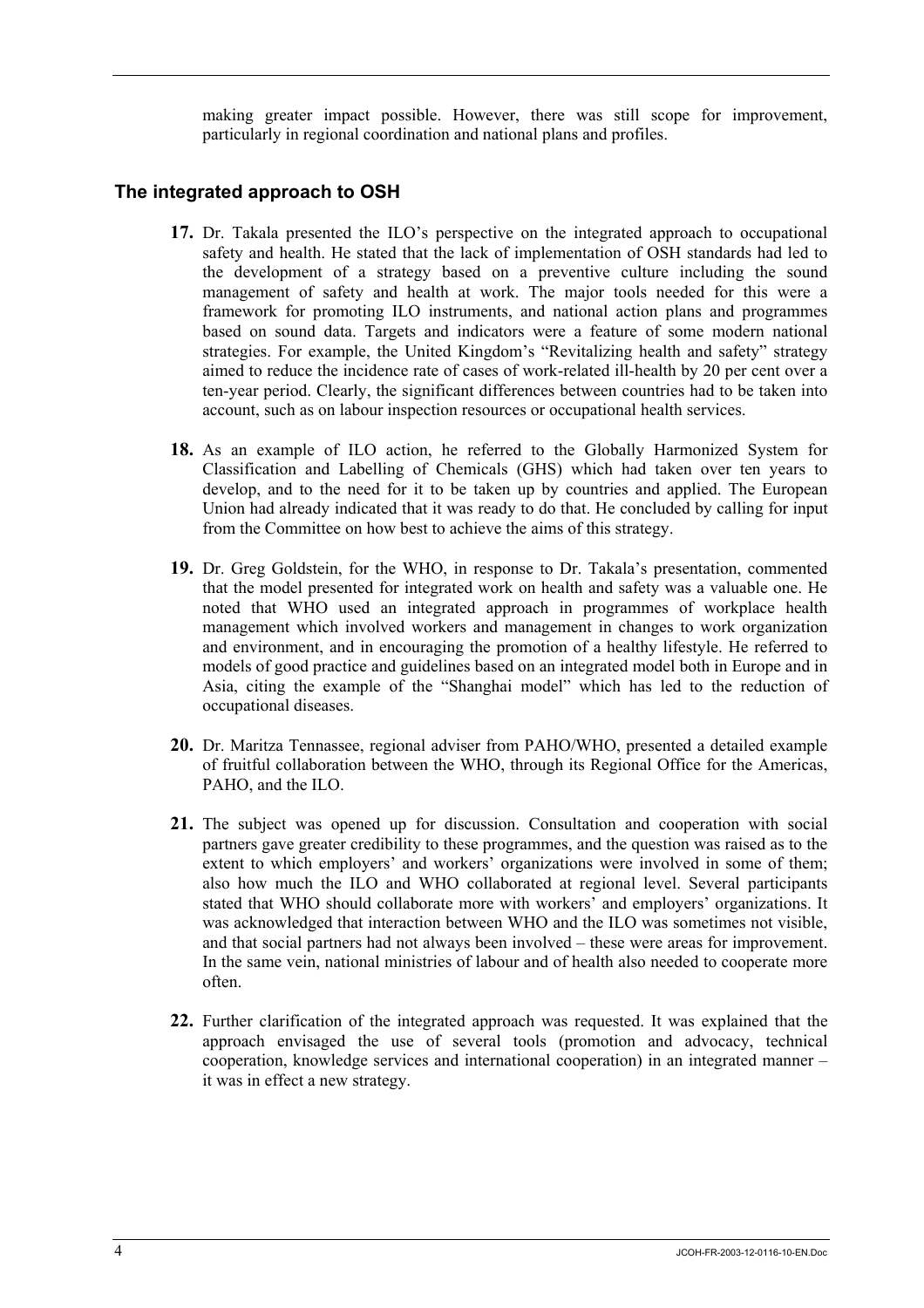### **Occupational safety and health management systems (OSH-MS)**

- **23.** Mr. Seiji Machida, ILO SafeWork, explained that, after the introduction of the systems approach by the International Organization for Standardization (ISO) for managing quality and the environment, there was a view that the same approach could be used for managing OSH. Because of its tripartite structure, the ILO was considered to be a more appropriate body than the ISO to work on this subject. In cooperation with the IOHA, key elements in existing standards were identified, following which a draft Guideline was prepared and reviewed by international experts. The ILO Guidelines on OSH-MS (ILO-OSH 2001) were adopted in April 2001 and published in December 2001. A number of countries started to develop a national framework on OSH-MS and the Guidelines were translated into over 15 languages.
- **24.** The OSH-MS Guidelines can be adapted to national conditions and specific needs of organizations, and their application as a part of national OSH strategies and programmes is very much to be encouraged. The Guidelines have five main sections: Policy, Organizing, Planning and implementation, Evaluation, and Action for improvement. One particular challenge for OSH-MS is in reaching small enterprises. Development of tailored guidelines could help in meeting this challenge.
- **25.** In response, Dr. Ivan Ivanov, regional adviser, EURO/WHO, spoke of the many health gains that the Guidelines brought, and their value in the development of national strategies. The Guidelines also help the training of labour and health inspectors, workers, employers and OSH specialists.
- **26.** It was considered that, for the promotion of implementation of the Guidelines at enterprise level, stronger political will by national governments is important to facilitate the implementation of the Guidelines at enterprise level. For small enterprises, it was suggested that they needed more practical tools and they could perhaps have fewer prescriptive requirements to meet. The Guidelines were intended to apply to a range of different types of enterprise including contractors. Further help in applying the Guidelines was considered to be useful, and here it was suggested that guidance from other sources than the ILO and the ISO could help; national publications could help, for example.

# **Discussion on priority fields in occupational health**

### *Priority areas for the global strategy*

- **27.** The Committee considered that there were three priority areas for joint activities of the ILO/WHO:
	- Clear goals and strategies were needed for occupational health, with a systematic setting of priorities by member countries.
	- Instruments needed to be implemented effectively by member countries, which was a question of national OSH strategy.
	- The need for a higher level of ratification of ILO Conventions was recognized; support by the WHO and by other sectors (like social security) would assist.
- **28.** The Committee noted that a concept for a promotional framework for OSH had been accepted at the ILO Conference in June 2003, and it could contain the following points: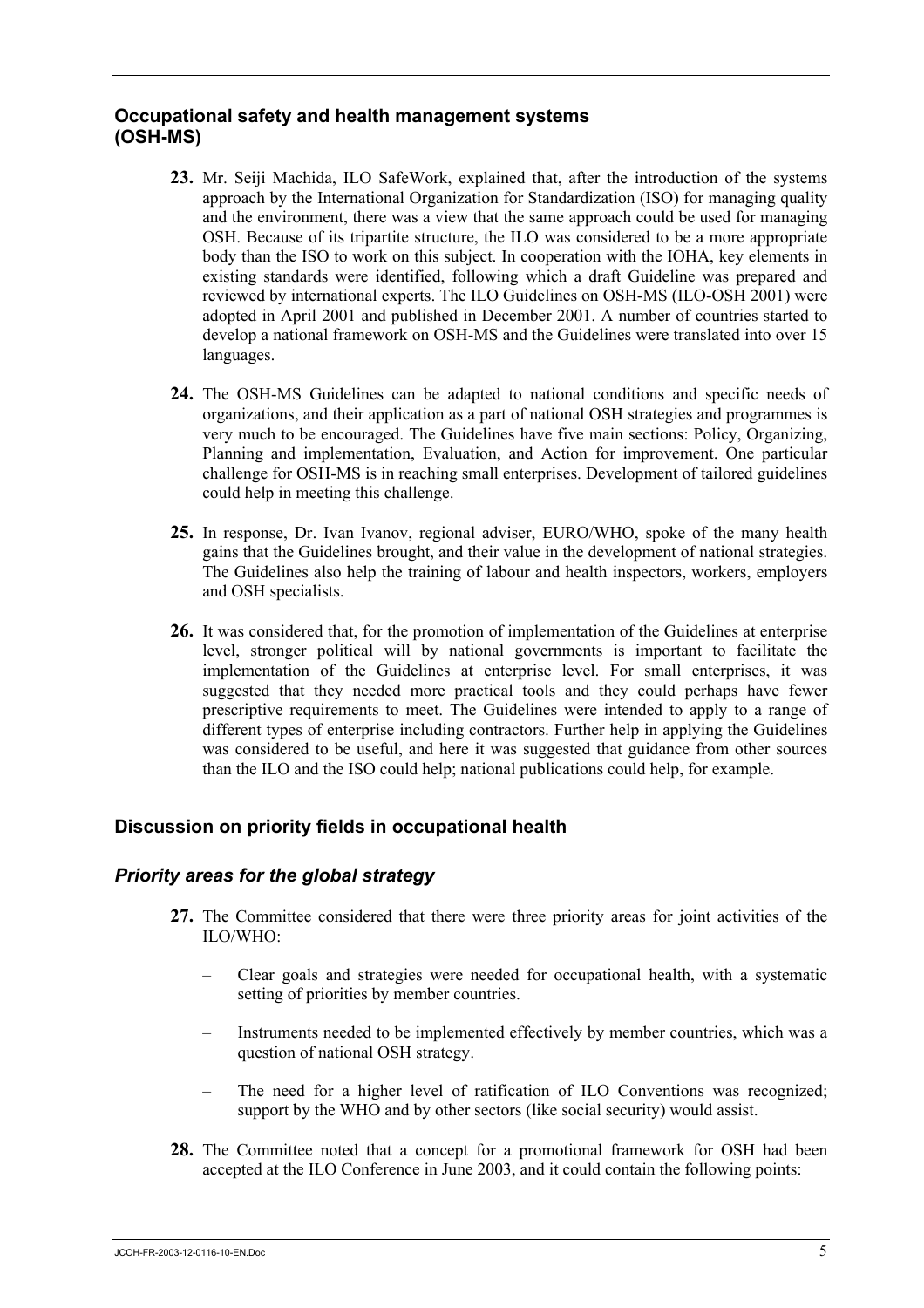- Each country should develop its own national OSH programme. The framework should not be prescriptive and could be adapted to take into account each country's own needs.
- The programme should be developed on a tripartite basis with employers' and workers' organizations and with all relevant ministries.
- Initiatives should focus on fostering a preventative culture.
- The programme should recognize the principles of hazard identification and management, applying these at a workplace level.
- OSH information and advisory services should be developed and made available for all workplaces, with particular attention given to the needs of SMEs and businesses in the informal economy.
- Worker participation should be an essential element of OSH in workplaces.
- An effective enforcement regime should be implemented and maintained.
- **29.** The Committee considered that political support at the highest level in national governments was needed for the successful implementation and management of an OSH strategy. Good cooperation between ministries of labour and health was essential. The WHO/ILO were asked to provide examples of countries where there were models of ministerial cooperation. A conference for ministers of health and labour, as well as other relevant ministers, such as education and environment, was suggested to discuss how OSH strategies could be developed together at national levels.
- **30.** It was considered that one reason why OSH was not high on political agendas was that there was a lack of understanding of the economic benefits of OSH, although some were not convinced that sufficient evidence existed. Reference was made to some Finnish studies that demonstrated the positive economic impact of preventive measures. If it could be demonstrated that the benefits of OSH served the interests of different ministries, social security agencies and social partners, they might be persuaded to work more collaboratively on the subject.
- **31.** Enforcement of OSH legislation was also considered to be a key issue, particularly in developing countries and amongst SMEs and businesses in the informal sector. However, labour inspectorates sometimes lacked resources, and labour inspectors were sometimes not well trained, lacked an in-depth knowledge of occupational hazards and had insufficient enforcement powers. Nevertheless, labour inspectorates were often aware of what approaches and techniques were most likely to be successful in tackling OSH problems effectively at a practical level.
- **32.** The concept of a "bottom up" procedure from national to regional level was introduced, by which governments worked with local authorities and institutions such as WHO collaborating centres, to help shape regional and subregional policies. WHO collaborating centres are an important resource; their role is to undertake research and economic studies in collaboration with workers, employers and their organizations and to provide information.
- **33.** The Committee concluded that it was essential for the ILO and WHO to work collaboratively on occupational health, both at international and at regional/national levels. Their task was not only to steer but also to assist and help national institutions and OSH representatives on occupational health, and to help strengthen collaboration between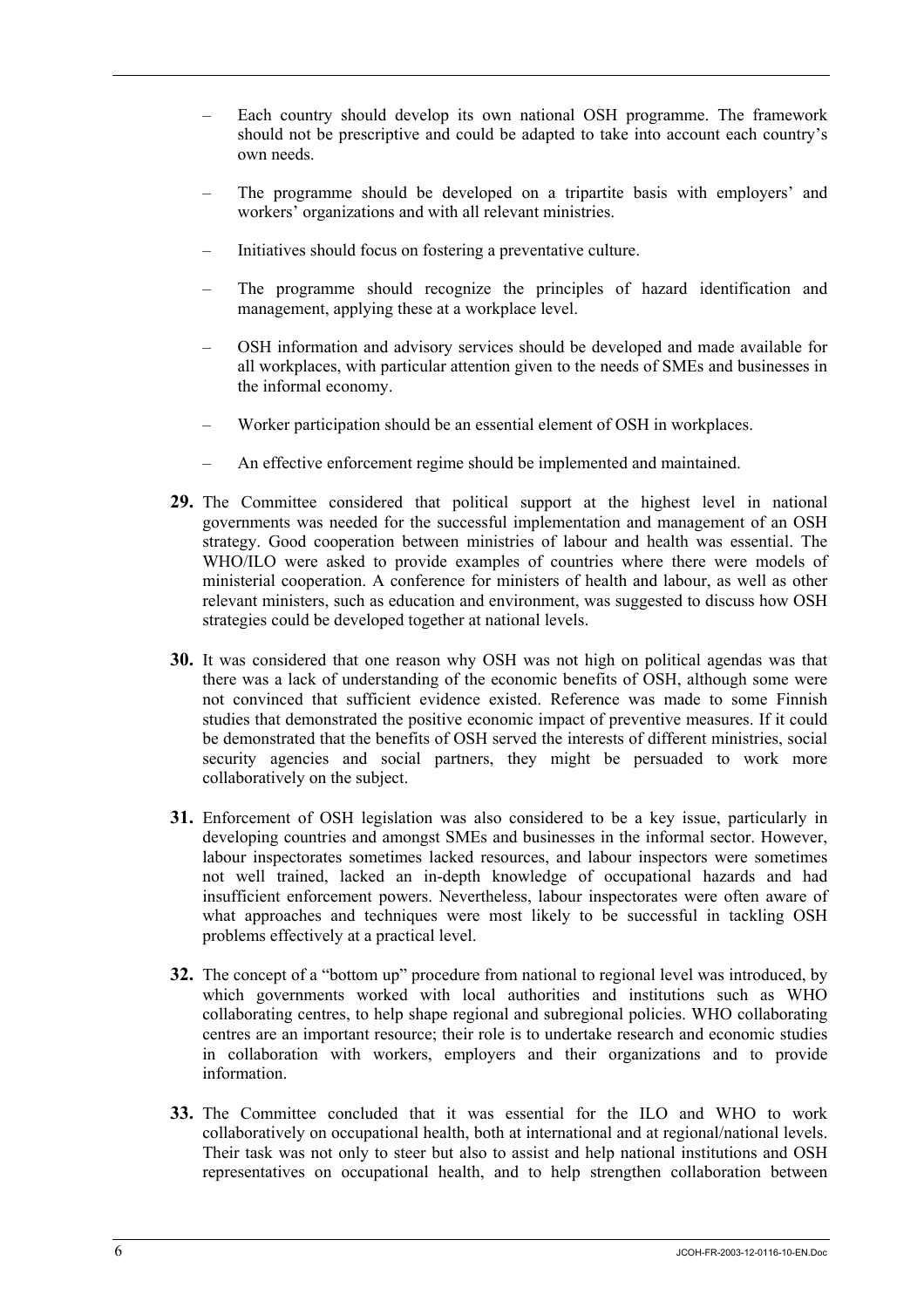ministries of health and ministries of labour. The WHO and ILO should jointly involve other stakeholders such as the International Social Security Association at international level, and at national level, ministries of health and ministries of labour, the labour inspectorates, the education sector, trade associations and workers' compensation insurance companies and bodies, as well as employers' and workers' organizations.

- **34.** The Committee proposed that the ILO and WHO work together to provide models for the organization of OSH at national or provincial levels. The models should be comprehensive with respect to occupational health, and include activities beyond the enterprises for people such as former workers who had developed work-related diseases, support services such as laboratories, information services, compensation and research.
- **35.** The Committee proposed that WHO and ILO headquarters and their regional offices should be actively involved in annual events or campaigns (world day or safety and health week) aimed at raising widespread awareness of the importance of OSH and the need to improve it.
- **36.** The Committee discussed the use of indicators in determining country profiles. One approach had three parameters – the prerequisites, working conditions and outcomes – by which overall OSH performance could be measured and "mapped". The mapping done in this way could be used to help set national priorities and promote OSH awareness more generally. However, caution was needed in basing indicator measurements on some official data, as the results might be seriously misleading. For example, official compensation figures, along with inadequate reporting and registration, generally underestimate the true burden of occupational injuries and diseases.
- **37.** The Committee noted that there was a general lack of information available to workers; also of education and training on OSH issues directly affecting them. It was suggested that the ILO and WHO should work together to raise worker awareness of OSH and of their rights with respect to it.
- **38.** The Committee considered that information useful to workers, employers and professionals was essential, and here the work done on chemicals provided an example of practical guidance. The Internet provided one means of getting this information out, and other means are required for those who did not have access to it, such as short summaries of risks and how to avoid them.
- **39.** The Committee concluded that there should be more focus on awareness-raising campaigns, as mentioned in paragraph 35 above. It is proposed that workers who had suffered some work-related illness or injury could act as "champions", to publicize the harm they had received and speak about how it might have been prevented. Such campaigns could be powerful in mobilizing workers and employers to gather information on hazards and risks and how to eliminate them and in enabling the community to become aware of the benefits of promoting a preventative culture.

#### **Priority areas for the development and implementation of instruments**

**40.** Flexibility in the choice of tools for tackling OSH problems was important, and the lengthy process of adopting Conventions was not the only way forward. The need for coherent policies between the ILO and WHO was addressed. One example of another approach was that of the EC agreement with social partners on teleworking; another example was the ongoing collaboration on chemical safety between international organizations. Guidelines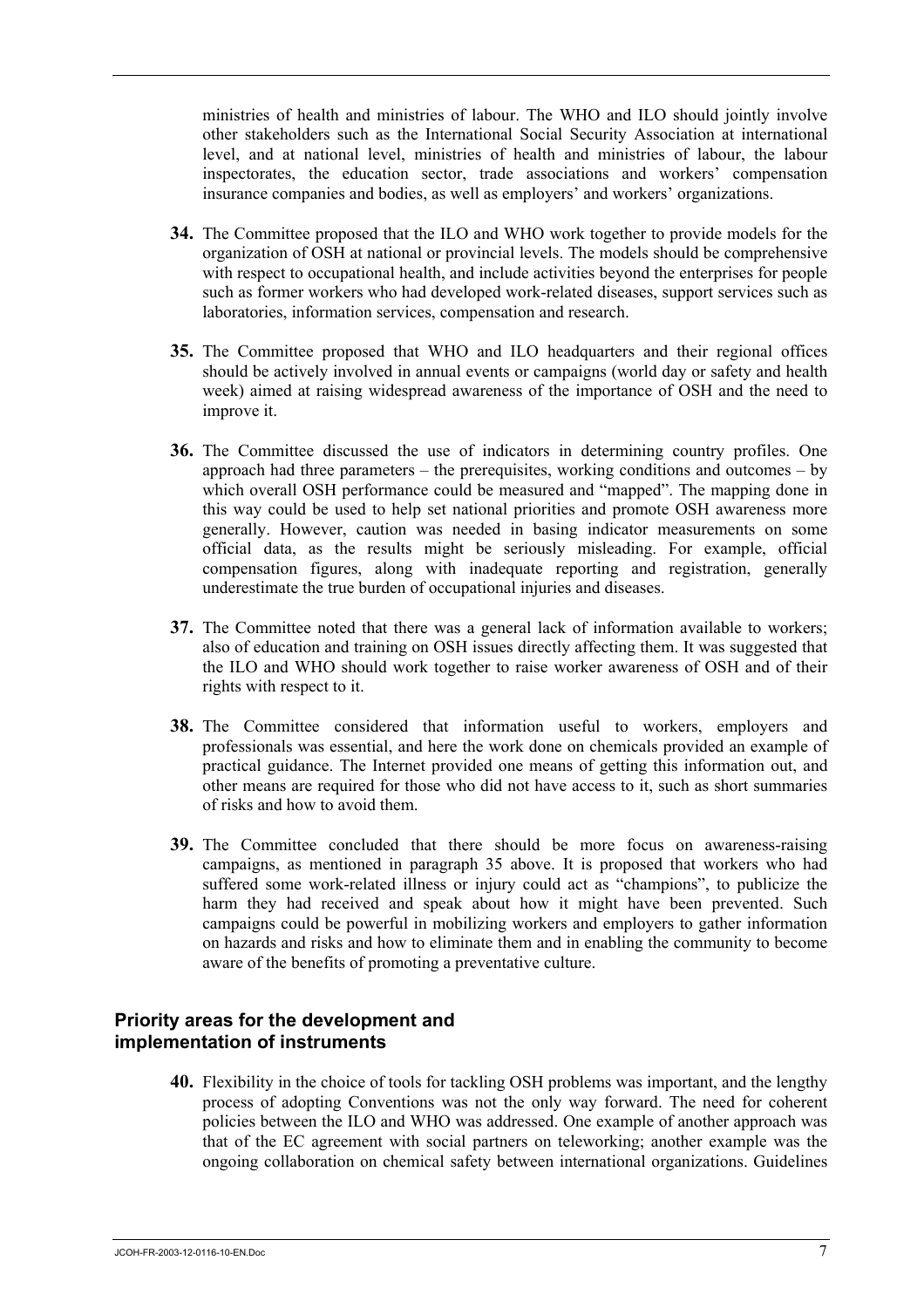and information on best practices were also important tools that could also be used, depending on circumstances.

- **41.** The Committee agreed that machinery guarding, ergonomics and biological hazards were priorities for new instruments, as identified at the ILO June Conference. The Committee then discussed the importance of work-related psychosocial issues and violence at work.
- **42.** The Committee felt that information was needed as to what kind of approaches had already worked well, particularly on a regional level – on the elimination of silicosis and the African Joint Effort for example. The information would be useful in deciding how to update the list of occupational diseases. There was general consensus on the need for each region to be able to identify their own priorities.
- **43.** A list of mechanisms for collaboration was proposed, which consisted of: regular meetings, special meetings on specific subjects, co-sponsored activities, sharing staff, joint projects (documents or projects), joint access for information, including Internet discussion groups, and participation in each other's events.

### **Priority areas for field collaboration and research**

- **44.** The Committee concluded that joint collaboration between the ILO and WHO increased the chances of achieving results. The areas where much could be achieved jointly were in developing country profiles and programmes and a core set of indicators, producing practical guidance on specific topics, a global Internet portal, developing an awarenessraising instrument for the promotion of occupational health, and tools to determine cost benefits at country and enterprise levels.
- **45.** The need for "ownership" of projects and programmes on OSH at regional and national levels was emphasized by the Committee, suggesting this could be achieved by discussing priorities together and taking decisions in consultation with major stakeholders.
- **46.** The Committee supported the need for action by the ILO and WHO as follows:
	- To ensure implementation at country level, there was a need for a formal mechanism to show strong support and coherent policies at the highest levels in both the WHO and ILO. Both organizations should report the conclusions and recommendations of this meeting to their Executive Board or Governing Body respectively, with a request for endorsement and a formal statement issued at the highest level. Further, a statement should be addressed to ministers of labour and health, signed by the Directors-General of both the ILO and WHO.
	- A high-level joint meeting involving ministers and the executive bodies of the two organizations could be held. Also, the respective head offices should give explicit instructions for cooperation at all levels. The ILO and WHO could send copies of the meeting report to its regional directors, with the request that its conclusions be taken into account in their actions and funding.
	- While the joint actions had a global aspect, there was a need to allow for flexibility at a regional level, to ensure efficiency, ownership and bottom-up involvement in the actions. Horizontal networking at regional levels was required as well as vertical networking.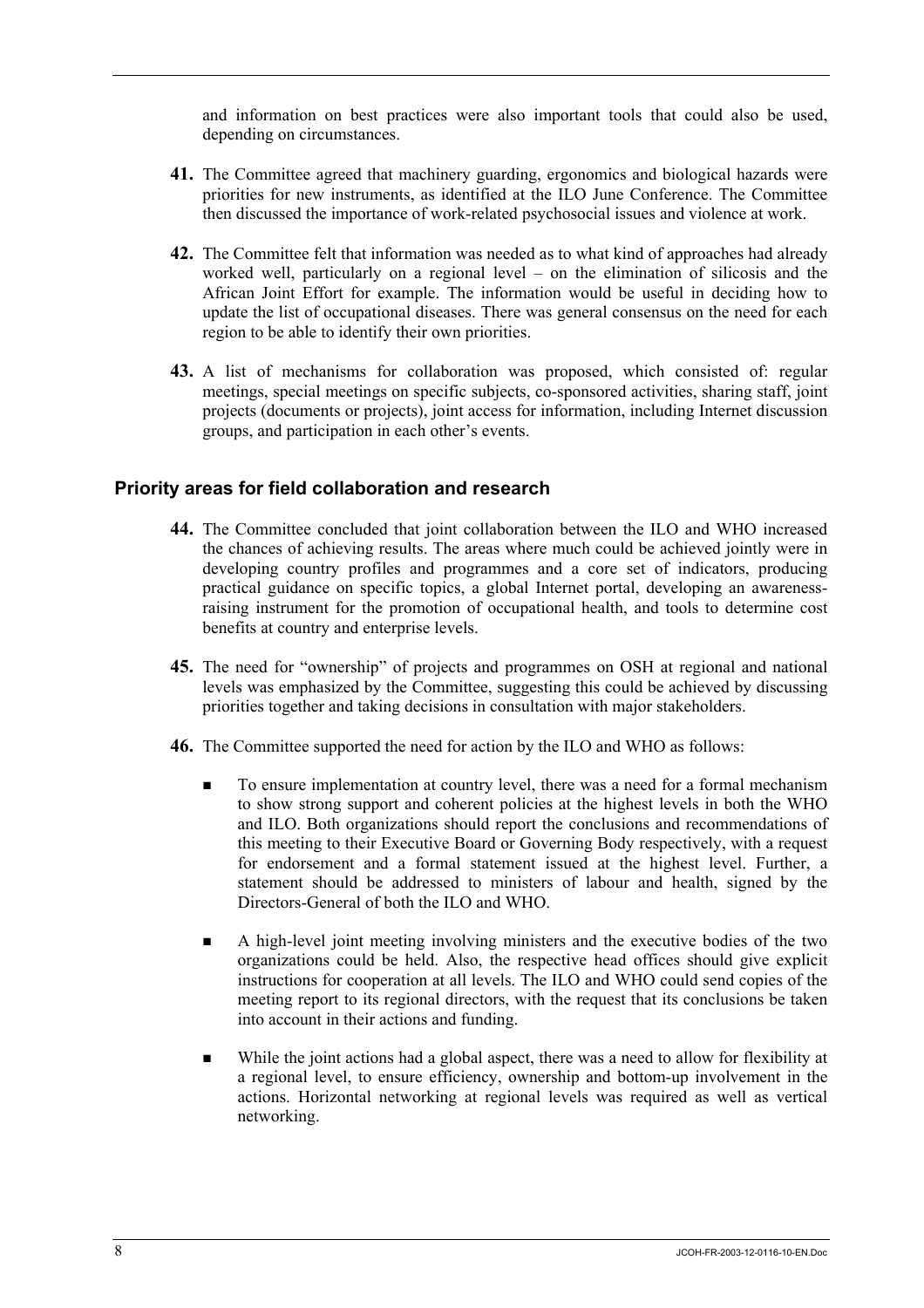- Some concrete examples of collaboration needed to be included. Strengthening cooperation on updating the list of occupational diseases was an area for joint work. Working with vulnerable groups of workers was another area for joint work.
- Sustainability was also an important issue, therefore joint forward planning was needed that involved allocation of time and resources.
- Examples of the kind of successes that could be achieved, for large, medium and small enterprises, could be worked up and made available on the proposed global portal. There was also a need for access to information, apart from through the **Internet**

### **Priorities for promotion of occupational safety and health management systems (OSH-MS)**

- **47.** One participant raised the issue of the desirability of occupational safety and health management systems standards, prepared by the International Organization for Standardization (ISO). However, the Committee reaffirmed that the ILO, because of its tripartite structure, was a more appropriate organization than the ISO in the development of guidance on this subject.
- **48.** The Committee agreed that there were several elements required for effective promotion of ILO Guidelines on occupational safety and health management systems. These were: there should be sufficient "drivers" (commitment from governments, employers' and workers' organizations, etc.); there should be some good models to follow (success stories); promotional messages should contain clear information and be comprehensive (but not too technical) and the approach should clearly promote healthy workplaces.

### **Other priority fields**

### *National OSH programmes and profiles*

- **49.** Mr. Machida, ILO SafeWork, said that national OSH programmes were a means to create safety culture, placing OSH high on national agendas and improving OSH performance. Programmes should have focal points and targets, and aim at the strengthening of overall national OSH systems. The decision to draft national OSH programmes should be a tripartite one.
- **50.** National OSH profiles should contain analyses of current national systems relevant to OSH and their performance. From these profiles, priorities should then be identified and national programmes drafted, to be endorsed by the highest national authorities. Recent national programmes include ones in Australia, United Kingdom, United States, Japan, Republic of Korea, Hungary and Thailand.
- **51.** The Committee considered that the approach was very useful and that the WHO and ILO should work jointly to support national efforts and to help develop guidance for the preparation of programmes and profiles on occupational health. Some participants thought that the approach could be a focus of the promotional framework on OSH for discussion at the 2005 International Labour Conference.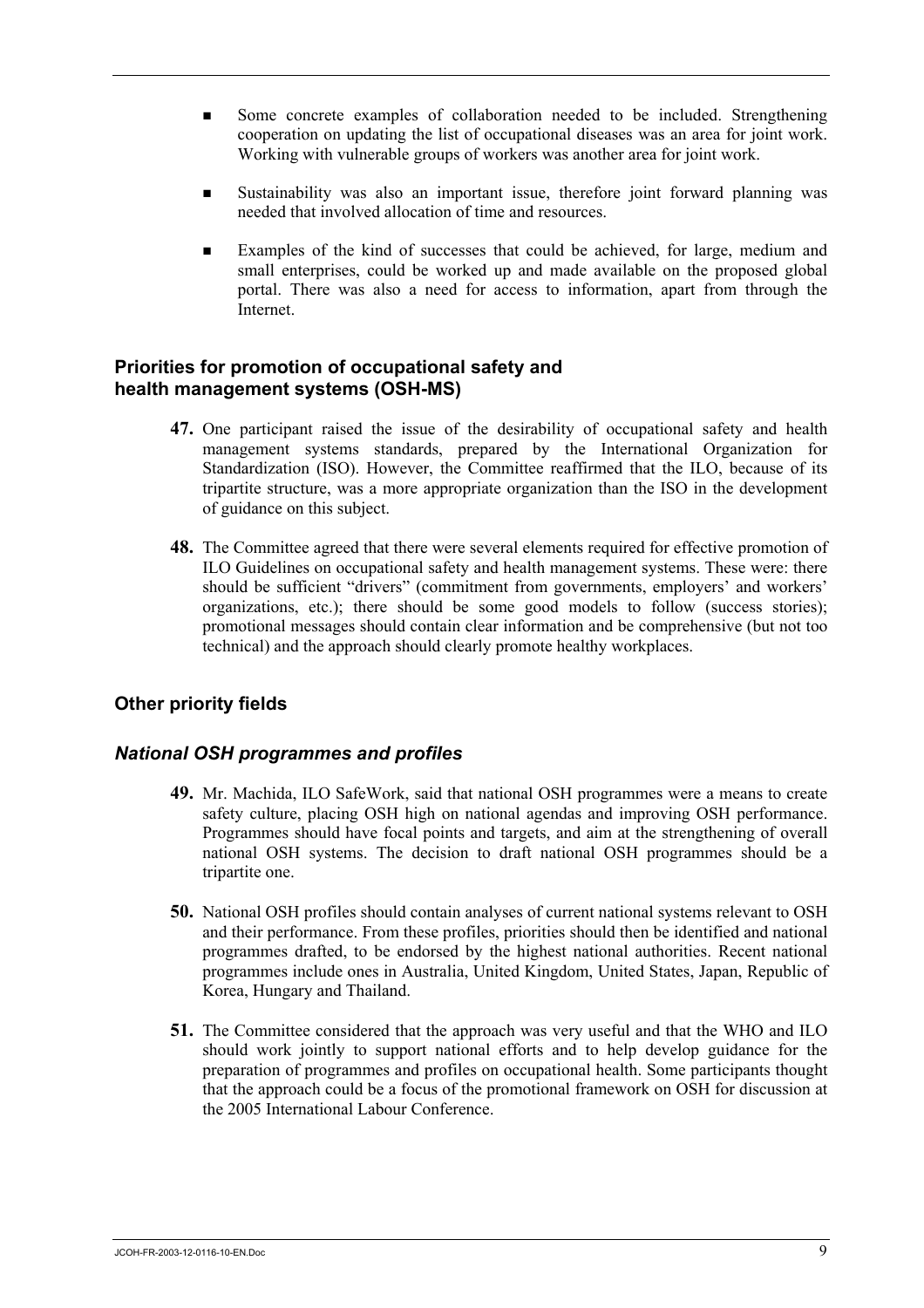# *Control banding*

- **52.** Ms. Carolyn Vickers, WHO, introduced the concept of control banding, a scientifically based system that provides simplified guidance to SMEs to assess and control exposures to chemicals. Work is under way to develop the tool kit further and to facilitate its implementation. Guidance sheets can be drafted and tried out in different countries, in SMEs and in large enterprises, and then translated into local languages.
- **53.** Participants suggested that the concept of "substitution" should be introduced into control banding, i.e. using harmless or less hazardous chemicals instead of more hazardous ones. It was also suggested that more education was needed in workplaces so as to inform workers of the risks of chemical exposure and how to avoid them. It was also noted that labels on chemical products differed greatly in length and detail between countries, and it was suggested that labels become more standardized globally. The participants suggested that a more informative title replace "control banding", as the current title does not convey an understanding to those unfamiliar with the system. A caution was noted that when there are not adequate data, exposure measurements should be used. It was also stressed that the information needs to be user-friendly so that workers and managers can use it easily.
- **54.** Control banding was working in some countries and WHO collaborating centres in developing countries were eager to pilot it. The International Social Security Association had produced guidelines on avoiding risks when mixing chemicals, and these were commended.

### *Basic occupational health services*

- **55.** Professor Jorma Rantanen, International Commission of Occupational Health, said that basic occupational health services should be available for everyone for many reasons. These included arguments relating to occupational health and public health, socioeconomic reasons and quality of life. The core content of basic occupational health services should include surveillance and assessment of OSH risks, surveillance of individual worker health, informing workers and managers on health hazards at work and providing preventative advice on safe practices.
- **56.** At national levels, there should be clear policies on occupational health services, with legislation and competent authorities to promote and enforce their provision. National programmes should include infrastructures for such services and adequate training be provided. ILO/WHO instruments on occupational services should be implemented, regional and national model programmes be devised and intensive information campaigns be undertaken.
- **57.** The Committee supported the concept of basic occupational health services for all workers, including those excluded workers in the growing informal sector. Participants considered that emphasis should be given to surveillance and to the quality control of occupational health services in order to ensure that they were effective. Different models of occupational health services were needed and an occupational health culture had to be developed that included more information about the costs – health, safety and economic benefits of occupational health.

# *The WHO/ILO Joint Effort on Occupational Safety and Health in Africa (AJE)*

**58.** Dr. Eijkemans presented this initiative to demonstrate how cooperation between the WHO and ILO worked at a regional level. The purpose of the initiative was to foster partnerships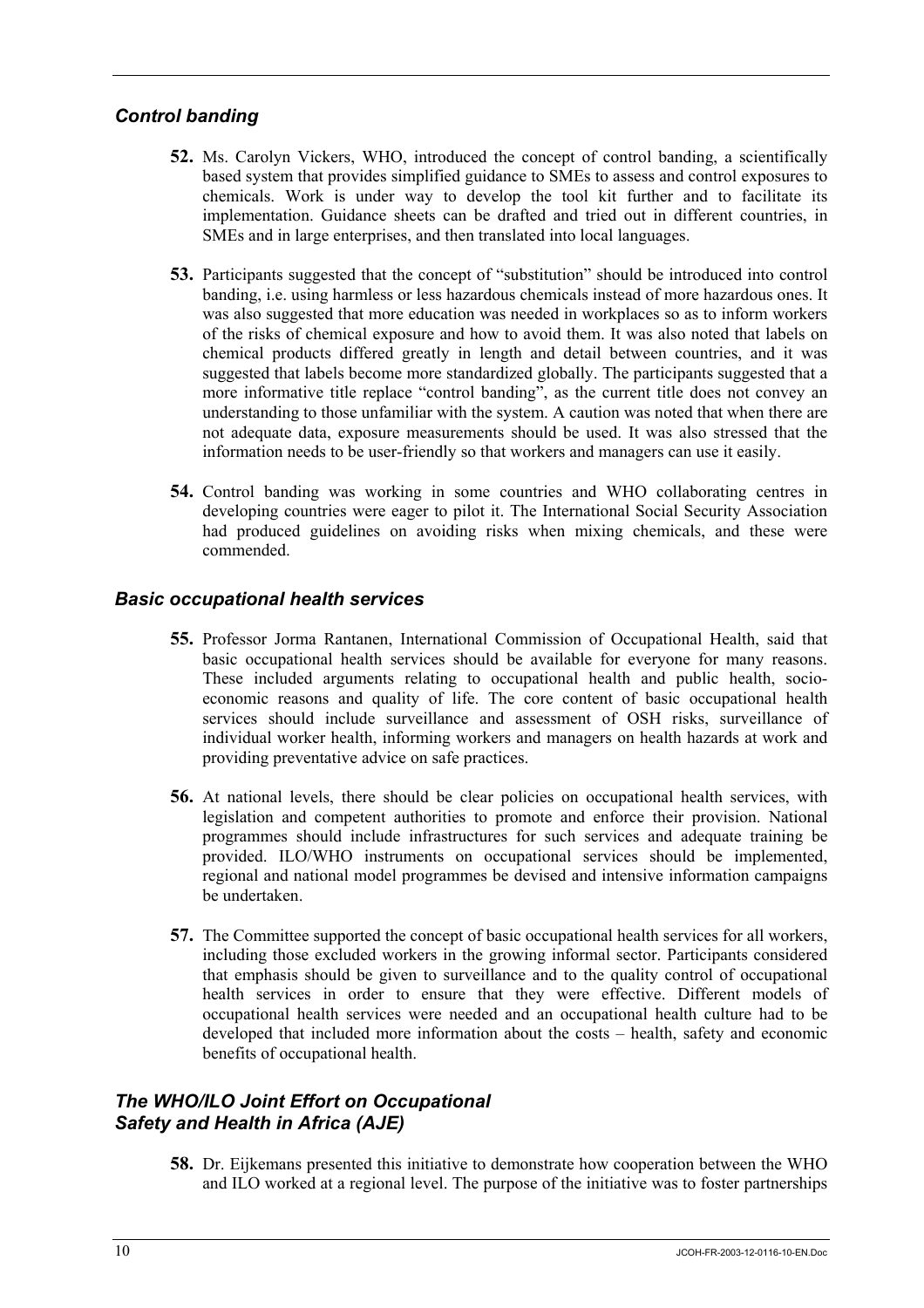and serve as a fundraising platform, and to cover all sectors. The process started in 2000 with support from many partners, including the EU, USA, ICOH, WHO and ILO. The initiative concentrated on several areas, including information sharing, capacity building and policy and legislation.

**59.** Actions so far achieved included training on pesticides and the informal economy, the formation of partnerships with over 100 organizations in more than 20 countries and the setting up of a web site (www.sheafrica.info). Sustainability was a very important matter for the programme and the next steps included the establishment of more collaboration centres, amongst other things. An important factor in the success of this Joint Effort was the letter of intent signed by WHO Regional Directors of AFRO and EMRO and ILO Regional Directors for Africa. The Committee felt that this successful model could be replicated in other regions.

### *The ILO/WHO Global Programme on Elimination of Silicosis*

- **60.** Dr. Igor Fedotov, ILO SafeWork, updated the Committee on work of the joint ILO/WHO Global Programme on Elimination of Silicosis, proposed by the previous session of the Committee in 1995. The immediate objective of this programme was to promote the development of national programmes to reduce significantly the incidence rate of silicosis by the year 2015, whereas the wider objective of the WHO/ILO Programme was to see global elimination of silicosis as an occupational health problem by 2030.
- **61.** Despite many obstacles, the idea of global elimination of silicosis was technically feasible. Positive experiences from a number of countries showed this, and the use of these technologies and methods has proved to be effective and economically affordable. Only through broad international collaboration, with the support of occupational health professionals and of all economic sectors concerned, could the goal of global elimination of silicosis be achieved.
- **62.** The Committee felt that the programme had so far been implemented effectively in some countries, capacity building had been improved – physicians had been trained – and appropriate mechanisms of and platforms were being used. It was suggested that the programme could take the form of a global campaign. Many participants suggested that this programme should be extended to cover respiratory diseases caused by other dusts and fibres.

### *Work-related psychosocial issues*

**63.** Concerns were expressed about the inclusion of work-related psychosocial hazards and stress in the list of global issues in the conclusions of this report. Although all experts recognize the importance of cooperation between the two organizations in this important issue, an agreement was not reached. The Employer members suggested the inclusion of the wording adopted by the International Labour Conference in June 2003, focusing on consideration being given to further activities on work-related psychosocial hazards without reference to any specific hazard. The Worker members regard related psychosocial hazards and stress as extremely important and also inseparable. Regret was expressed by the Committee that consensus could not be reached on this issue.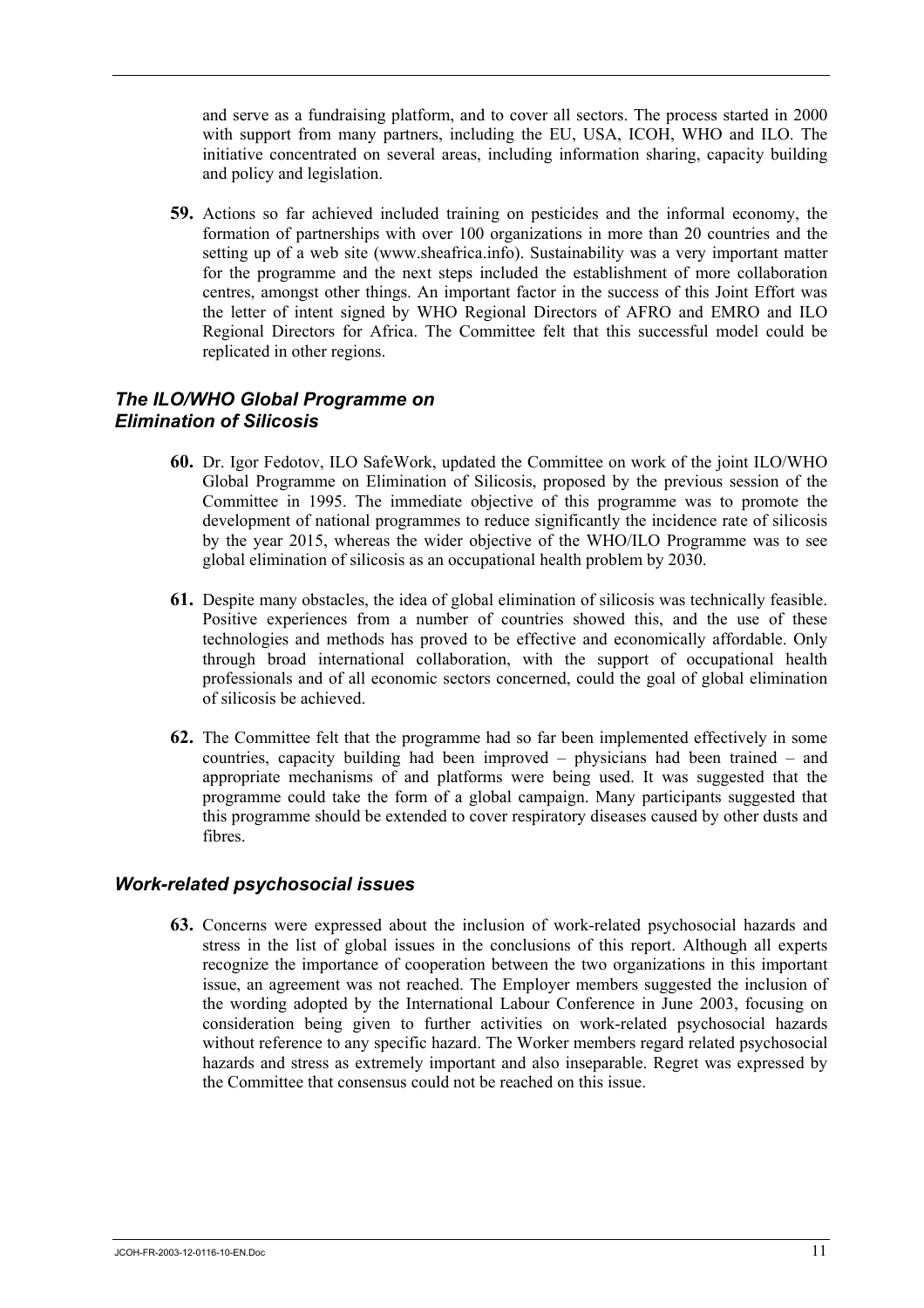### **Conclusions and recommendations**

- **64.** The Committee recognized the need to raise occupational health issues at the global, regional and national levels, and that the development of national OSH programmes was essential to achieving this goal. The Committee called for special attention to be given to the needs of vulnerable groups (for example, migrant workers, children, and the elderly at work and the growing informal sector), and the special needs of women at the workplace.
- **65.** There should be top-level commitment within the WHO and ILO for collaboration between the two organizations on occupational health, and this should be communicated to the regional and national levels.
- **66.** The Committee recommended that WHO and ILO collaboration should focus on the following key areas:
	- (1) Guidance and support for national OSH programmes, including:
		- providing models for organizing OSH at national or subnational levels;
		- providing basic occupational health services;
		- promoting OSH management systems and tools, including control banding;
		- developing national profiles and indicators;
		- assessing the cost effectiveness of OSH interventions;
		- establishing effective enforcement agencies.
	- (2) Enhancing regional collaboration and coordination, including:
		- the development and dissemination of models for cooperation, such as the African Joint Effort.
	- (3) Coordination and enhancement of information and educational programmes and materials, such as:
		- the development of a joint Internet-based global portal;
		- statistics.
	- (4) Awareness-raising activities and instruments, through:
		- campaigns;
		- events:
		- special days.
- **67.** The Committee recommended that special attention should be paid to the following global occupational safety and health issues in future ILO/WHO collaboration:
	- the elimination of silicosis and asbestos-related diseases;
	- ergonomics;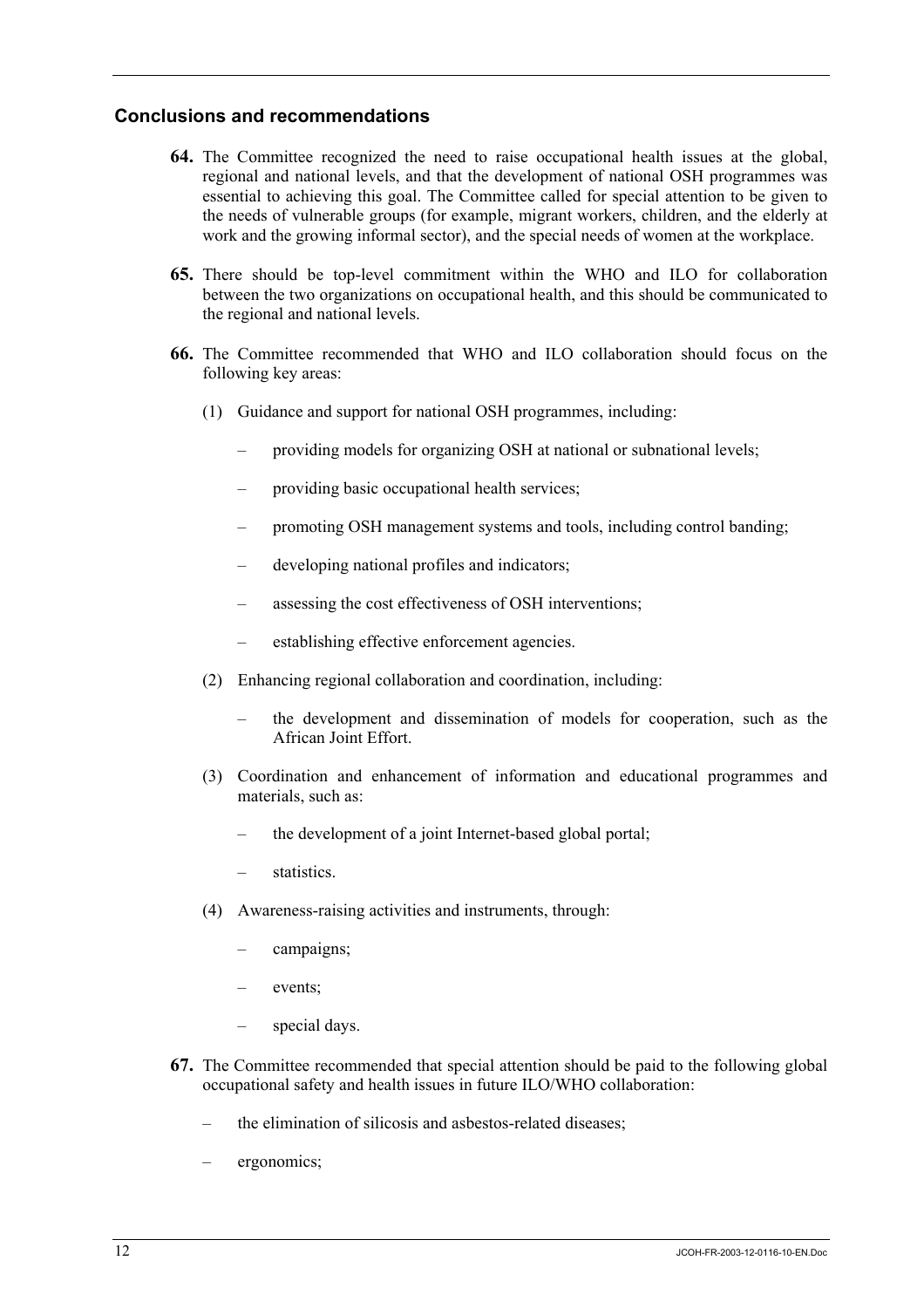- violence at work;
- list of occupational diseases;
- occupational injuries.
- **68.** HIV/AIDS should be addressed through the cooperation of both agencies in a global perspective, including occupational exposure.

# **Adoption of the report**

**69.** After examining the draft report, the members of the Committee adopted it as amended.

Geneva, 12 December 2003. *(Signed)* Dr. Magdalene Chan, Chairperson.

> *(Signed)* Dr. Constantine Todradze, Vice-Chairperson.

> > *(Signed)* Dr. Zhi Su, Reporter.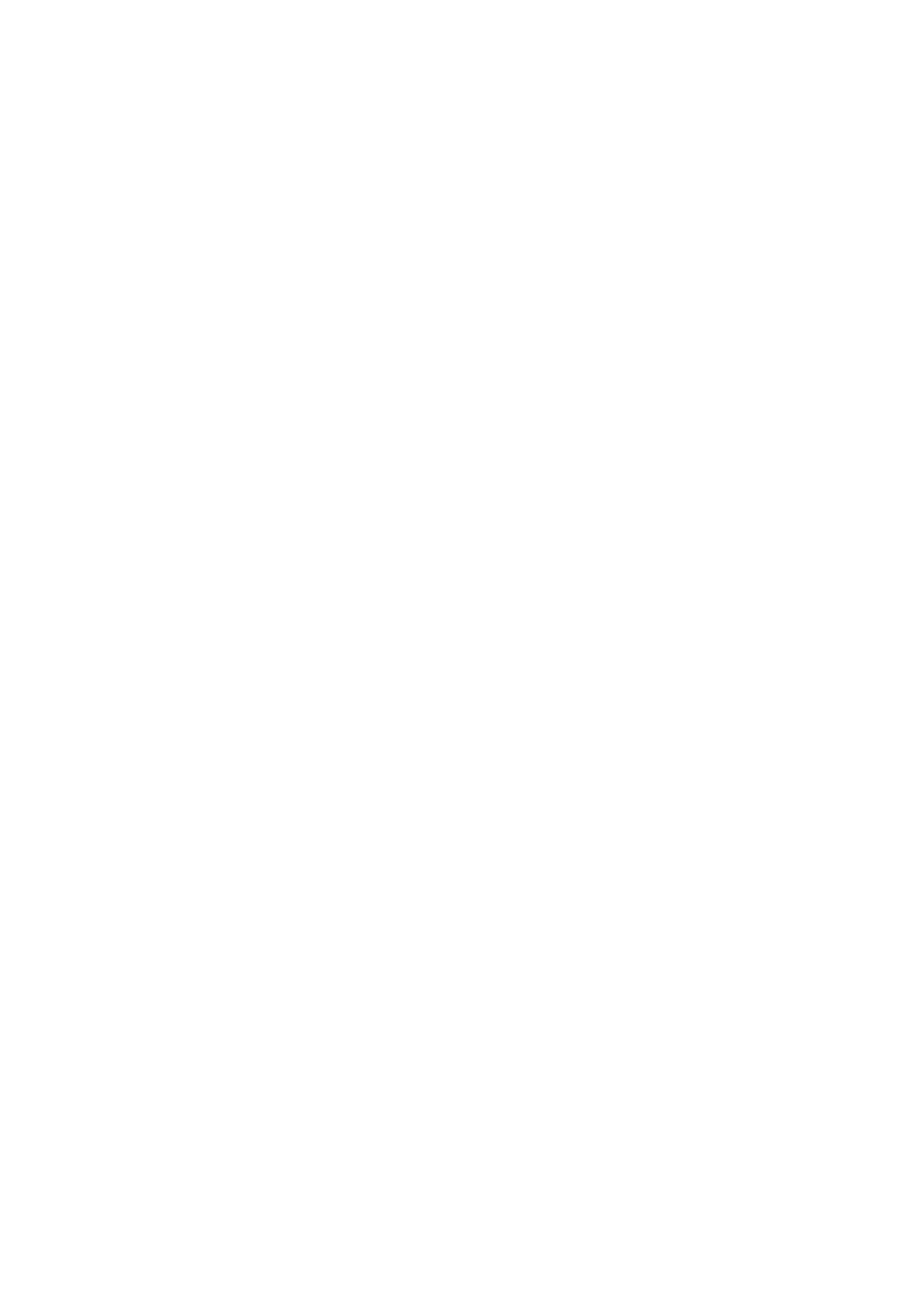# **Annex**

#### **List of participants**

#### *Members*

- Mr. Gérald Blanchard, Director-General, Labour Operations, Human Resources Development Canada, 165 Hôtel de Ville Street, Phase II, Post Office Box: 10B106, K1A OJ2, Gatinead, Quebec, Canada. **(ILO)**
- Dr. Magdalene Chan, Director, Occupational Health Department, Ministry of Manpower, 18 Havelock Road # 05-01, 059764 Singapore. **(WHO) (Chairperson)**
- Mr. Kris De Meester, Fédération des Entreprises de Belgique, Rue Ravenstein 4, 1000 Bruxelles, Belgique. **(ILO)**
- Mr. Bjorn Erikson, Landesorganisaayjonsn I Norge (LO), Youngsgaten 11, N–0181 Oslo, Norway. **(ILO)**
- Dr. Julietta Rodriguez Guzmán, Fundación Iberoamericana de Seguridad y Salud Ocupacional, Bogotá, DC, Colombia. **(WHO)**
- Dr. Sergio Iavicoli, National Institute of Occupational Safety and Prevention (ISPESL), Via Urbana, I–167–00184 Rome, Italy. **(WHO)**
- Ms. Anne Knowles, Executive Director, Business New Zealand, P.O. Box 1925, Level 6, Microsoft House, 11 Hunter Street, Wellington, New Zealand. **(ILO)**
- Mr. Casper Lotter, Anglo-American, Post Office Box: 61587, Marshalltown 2107, South Africa. **(ILO)**
- Prof. Per Malmberg, National Institute for Working Life, Arbetslivsinstitutet, S-112 79 Stockholm, Sweden. **(WHO)**
- Ms. Christine Nathan, OHSE Institute, The Asian Workers Occupational Health, Safety and Environment Institute, Sindhorn Building 15th floor, Tower 3, 130-132 Wittayu Rd, Patumwan, Bangkok, 10330 Thailand. **(ILO)**
- Prof. David Rees, National Centre for Occupational Health, 25 Hospital Street, P.O. Box 4788, Johannesburg 2000, South Africa. **(WHO)**
- Dr. Kathleen Rest, Deputy Director, National Institute for Occupational Safety and Health (NIOSH), Centres for Disease Control and Prevention (CDC), Humphrey Building, Room 715H, 200 Independence Ave., SW, Washington, DC 20201, United States. **(WHO)**
- Dr. Zhi Su, Deputy Director-General, Department of Health Legislation and Inspection, Ministry of Health P.R. China, South Road Xizhimenwai, 100044 Beijing, China. **(ILO) (Reporter)**
- Mr. Constantine Todradze, Director, All-Russia Center of Occupational Safety and Health, Birzhevaya pl. 1, 101 999 Moscow, Russian Federation. **(ILO) (Vice-Chairperson)**
- Ms. Habiba Zahi, Confédération Démocratique du Travail (CDT), Rue El Mortada 64, Quartier Palmiers, 01 Casablanca, Maroc. **(ILO)**

#### *Representatives of other organizations*

(a) Intergovernmental organizations

European Commission (EC)

Mr. Paul Glynn, Adviser of the Directorate General, Employment and Social Affairs of the European Commission, rue de la Loi 200, 1049 Brussels, Belgium.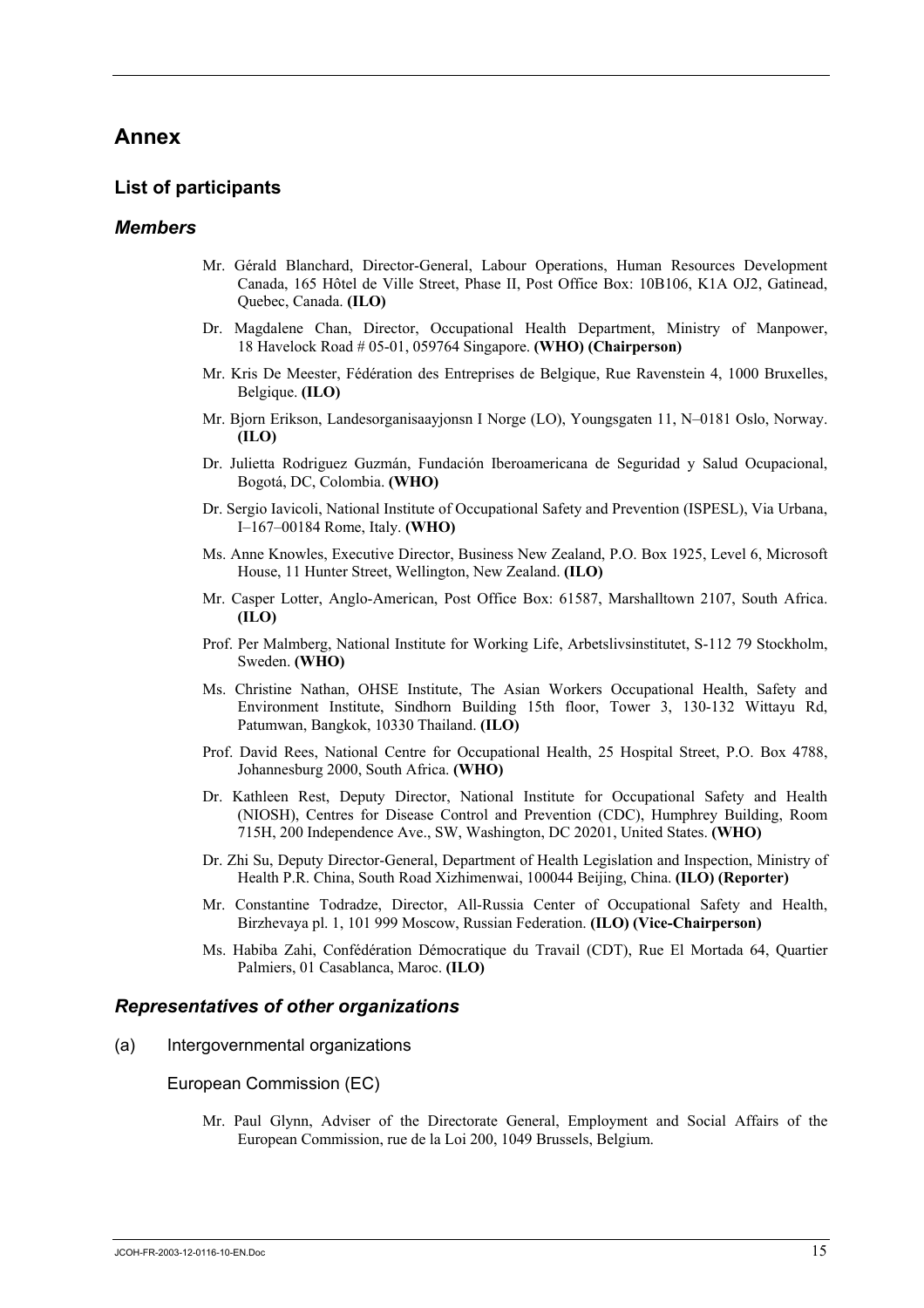#### (b) Non-governmental organizations

#### International Association of Labour Inspection (IALI)

Mr. Malcolm Gifford, Technical Secretary, c/o SafeWork, International Labour Office, 4 route des Morillons, 1211 Geneva 22.

#### International Commission on Occupational Health (ICOH)

Prof. Jorma Rantanen, President of ICOH, c/o Finnish Institute of Occupational Health, Topeliuksenk. 41 a A, 00250 Helsinki, Finland.

#### International Council of Nurses (ICN)

Ms. Susan Wilburn, Nurse Consultant, 3 place Jean-Marteau, 1201 Geneva.

#### International Maritime Health Association (IMHA)

Dr. Sebastiaan A.J.J Rikken, Bethanielaan 11, 3701 EK Zeist, Netherlands.

#### International Social Security Association (ISSA)

- Mr. Walter Eichendorf, Deputy Director-General, National Federation of Industrial Employment Accident Insurance Funds, HVBG, Alte Heerstrasse 111, D-53754 Sankt Augustin, Germany.
- Ms. Patricia Weinert, Programme Manager, International Social Security Associaton, 4 route des Morillons, C.P. 1, 1211 Geneva 22.

#### International Organisation of Employers (IOE)

Ms. Barbara Perkins, Assistant to the Secretary-General, International Organisation of Employers, 26, ch. de Joinville, P.O. Box 68, 1216 Cointrin, Geneva.

#### *Secretariats*

#### ILO

- Mr. Kari Tapiola, Executive Director, International Labour Office, Geneva.
- Dr. Jukka Takala, Director of InFocus Programme on Safety and Health at Work and the Environment (SafeWork), ILO, Geneva.
- Dr. Shengli Niu, Senior Specialist on Occupational Health, SafeWork, ILO, Geneva.
- Mr. Seiji Machida, Coordinator, Occupational Safety Cluster, SafeWork, ILO, Geneva.
- Mr. Malcolm Gifford, Senior Specialist on Labour Inspection, SafeWork, ILO, Geneva.
- Dr. Igor Fedotov, Senior Specialist on Occupational Health, SafeWork, ILO, Geneva.
- Ms. Christine Allsopp, English Committee Secretary, ILO, Geneva.
- Ms. M.-J. Cabanel, English Committee Secretary, ILO, Geneva.
- Ms. Chantal Dufresne, English Committee Secretary, ILO, Geneva.
- Ms. Janet Pennington, Committee Clerk, ILO, Geneva.
- Ms. Véronique Rey, Committee Clerk, ILO, Geneva.
- Ms. Chantal Katsilis, Committee Clerk, ILO, Geneva.
- Ms. Sirena Liu, Committee Clerk, ILO, Geneva.